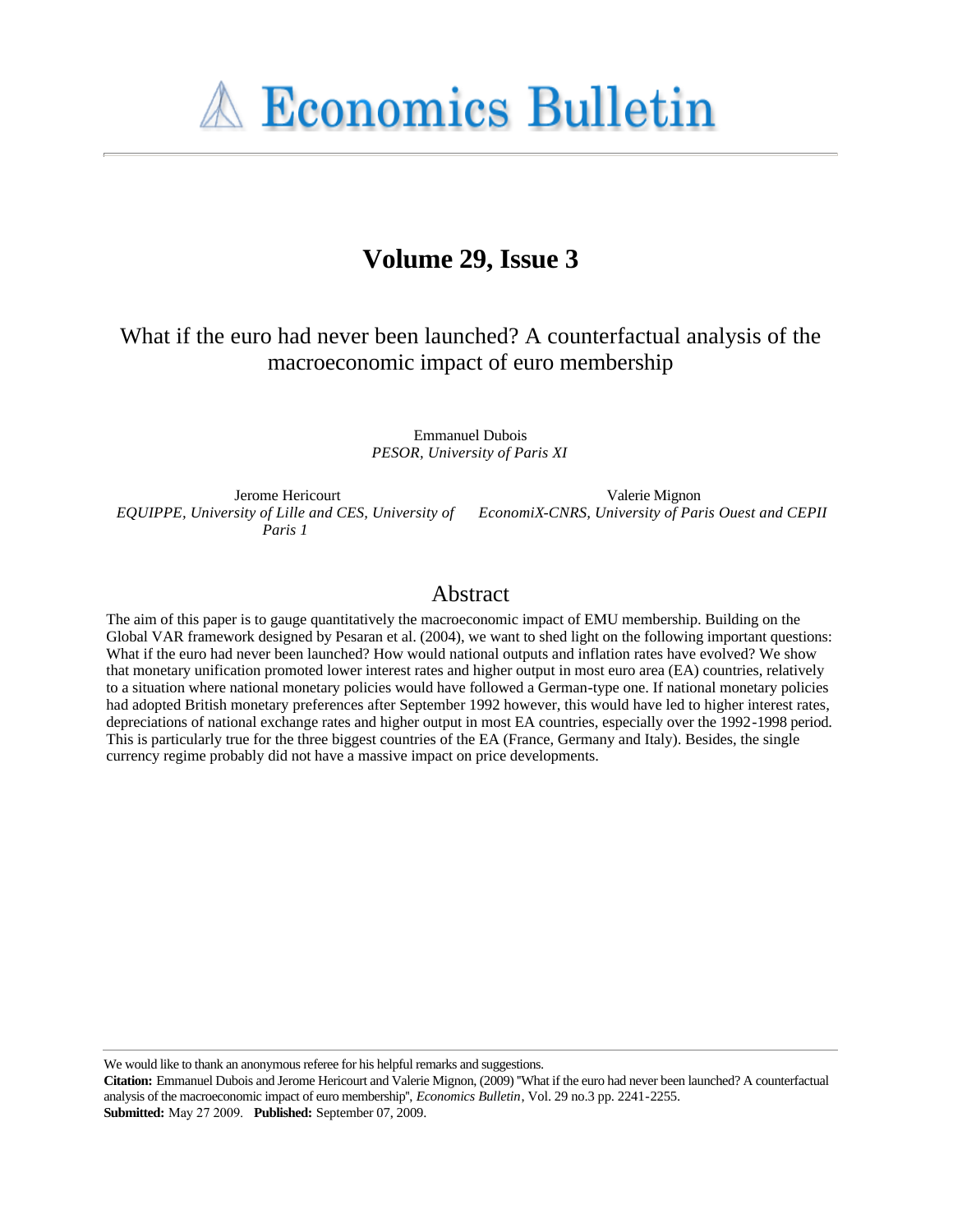## 1 Introduction

From the very beginning of the nineties, the European Monetary Union (EMU) has been a hotly debated idea. Many academics from different fields of international macroeconomics used to predict serious troubles for the central bank which would have to set a common monetary policy for such heterogenous countries. Using the Optimal Currency Area theories (Mundell, 1961; Mc Kinnon, 1963), Eichengreen (1991) argued that the euro area (EA) had neither the labor flexibility and mobility, nor the fiscal integration which are necessary to replace exchange rate adjustments. Moreover, authors like Cukierman and Lippi (2001) stressed that, confronted to the long term trade-off between inflation and employment in case of cyclical shocks, the very inflation-averse European Central Bank (ECB) would be unable to lead any stabilization policy. In other words, the strengthened credibility of the new central banker and the gains related to the reduction of transaction costs would not weigh enough when countries would be confronted to the inability of dampening asymmetric shocks using the exchange rate.

Now that monetary integration is effective, this article aims at providing a quantitative assessment of the adequacy (or the inadequacy) of the single monetary policy to each member country using a counterfactual approach. While the latter has recently received a growing interest for monetary policy analysis (see e.g. Carlstrom and Fuerst, 2006, or Cavoli and Rajan, 2006), there are only a few studies using it in the context of a global macroeconomic setting in order to compare alternative monetary policy regimes. The two closest experiments to our own research can be found in Pesaran et al. (2007) and Dees et al. (2007). Both studies use a global macroeconometric framework (Global Vectorial AutoRegressive, hereafter GVAR), developed by Pesaran et al.  $(2004)$ , to investigate the interdependencies between countries, especially those belonging to the euro area. Pesaran et al. (2007) is of particular interest to us because it addresses a similar question regarding the United Kingdom - What if the UK had joined the euro in 1999? Also close to our research is the paper by Dees et al. (2007), since it extends the original GVAR model by augmenting the number of countries and variables, providing a more fully description of the interactions in the world economy and of the transmission mechanisms of shocks at a global level.<sup>1</sup>

Following the work of Dees et al. (2007) and Pesaran et al. (2007), our contribution is twofold. First, to our knowledge, a quantitative approach to gauge the macroeconomic impact of EMU membership has never been attempted. Second, we rely on the GVAR framework and modify it to test two different scenarios related to the absence of the euro after January 1999.

This paper sheds light on the following important questions: What if the euro had never been launched? How would national outputs and inflation rates have evolved? Based on

<sup>1</sup>Another noticeable contribution of Dees et al. (2007) is that they develop a theoretical framework where the GVAR is interpreted as a global unobserved common factor model.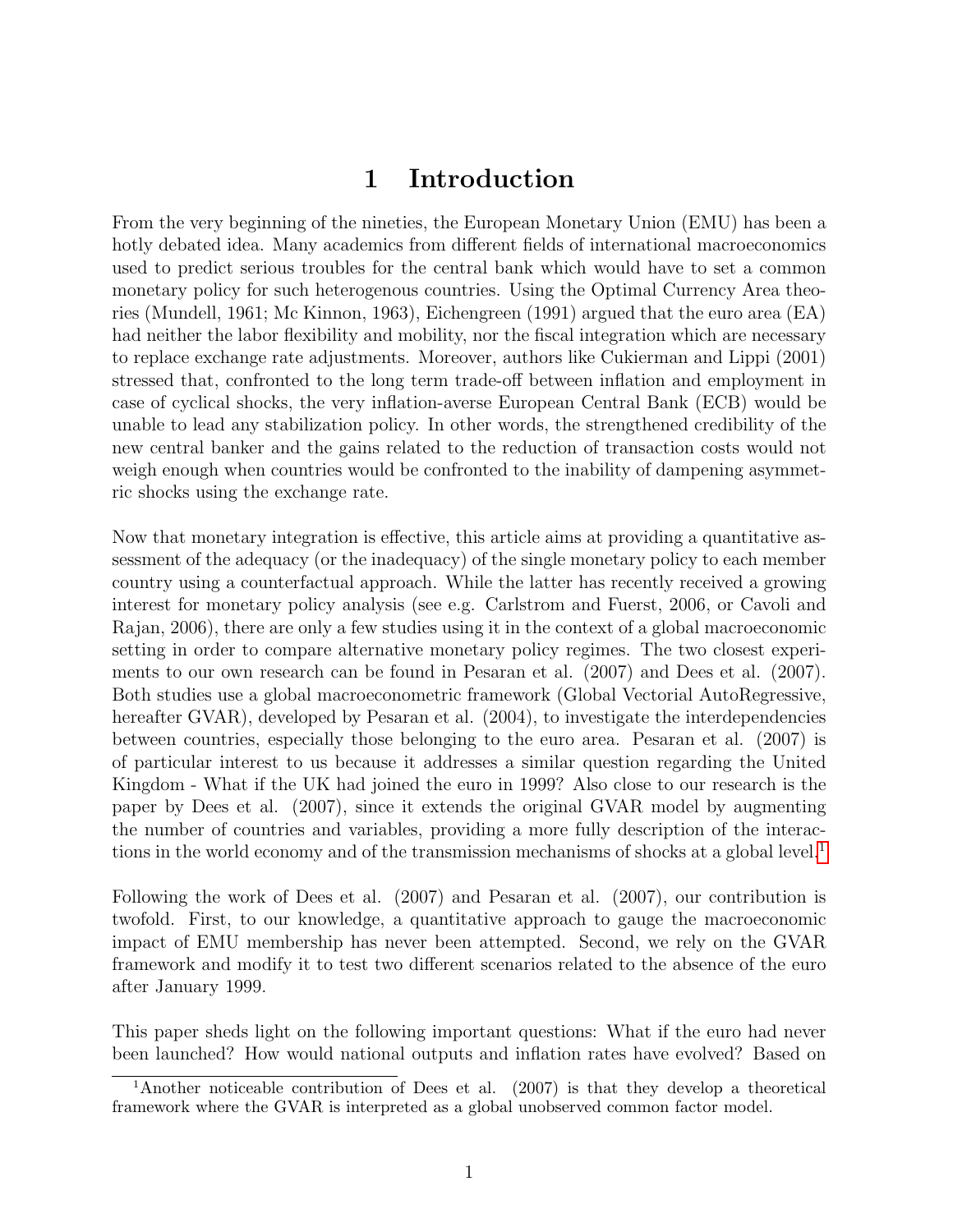the comparisons between the "true" GVAR and counterfactual GVARs, our main findings show that monetary unification promoted lower interest rates and higher output in most EA countries, relatively to a situation where national monetary policies would have followed a German-type one. If national monetary policies had adopted British monetary preferences after September 1992 however, this would have led to higher interest rates, a depreciation of national exchange rates and higher output in most EA countries, especially over the 1992-1998 period. This is particularly true for the three biggest countries of the EA (France, Germany and Italy).

The paper is structured as follows. Section 2 presents the macroeconometric framework. Section 3 addresses methodological concerns and details the different counterfactual scenarios. In Section 4, results of the different scenarios are presented and commented. Section 5 provides concluding remarks.

### 2 The Global VAR framework

We consider a sample of N countries,  $i = 1, ..., N$ . In our empirical analysis,  $N = 30$ , data are monthly and cover the period from April 1980 to May 2006. The aim of the GVAR framework is to construct a model in which all the variables are endogenous. To this end, we can proceed in three steps (see Pesaran et al., 2004, and Pesaran et al., 2007).

In a first step, we estimate  $N$  individual VAR processes:

$$
X_{it} = \Phi_{i0} + \Phi_{i1} X_{it-1} + \dots + \Phi_{ip} X_{it-p} + \Psi_{i0} X_{it}^* + \Psi_{i1} X_{it-1}^* + \dots + \Psi_{ip} X_{it-p}^* + \varepsilon_{it}
$$
 (1)

with  $i = 1, ..., N$  is the country and  $t = 1, ..., T$  is time. The VAR process contains two types of variables: country-specific (vector  $X_{it}$ ) and foreign (vector  $X_{it}^*$ ) variables. Both vectors contain seven variables: real industrial production, consumer price index, shortterm nominal interest rate, real money stock, real equity prices, nominal exchange rate against the US dollar, and oil prices. All variables, but the interest rate, are expressed in logarithms. For all countries, but the US, oil prices are included as an exogenous variable. By contrast, exchange rates are treated as endogenous for all countries, except for the US. Turning to the foreign variables, we have:

$$
X_{it}^{*} = \sum_{j=1}^{N} w_{ij} X_{jt}
$$
 (2)

<sup>2</sup>The list of considered countries and the description of the data are given in the appendix. As in many previous studies (Pesaran et al., 2004 and Dees et al., 2007), notably absent are the newly constituted economies of the Eastern Europe. These countries have been excluded due to obvious data availability on the considered period. Whereas our time span starts in 1980, time series are most of the time not available for Central and European Countries before the first half of the nineties.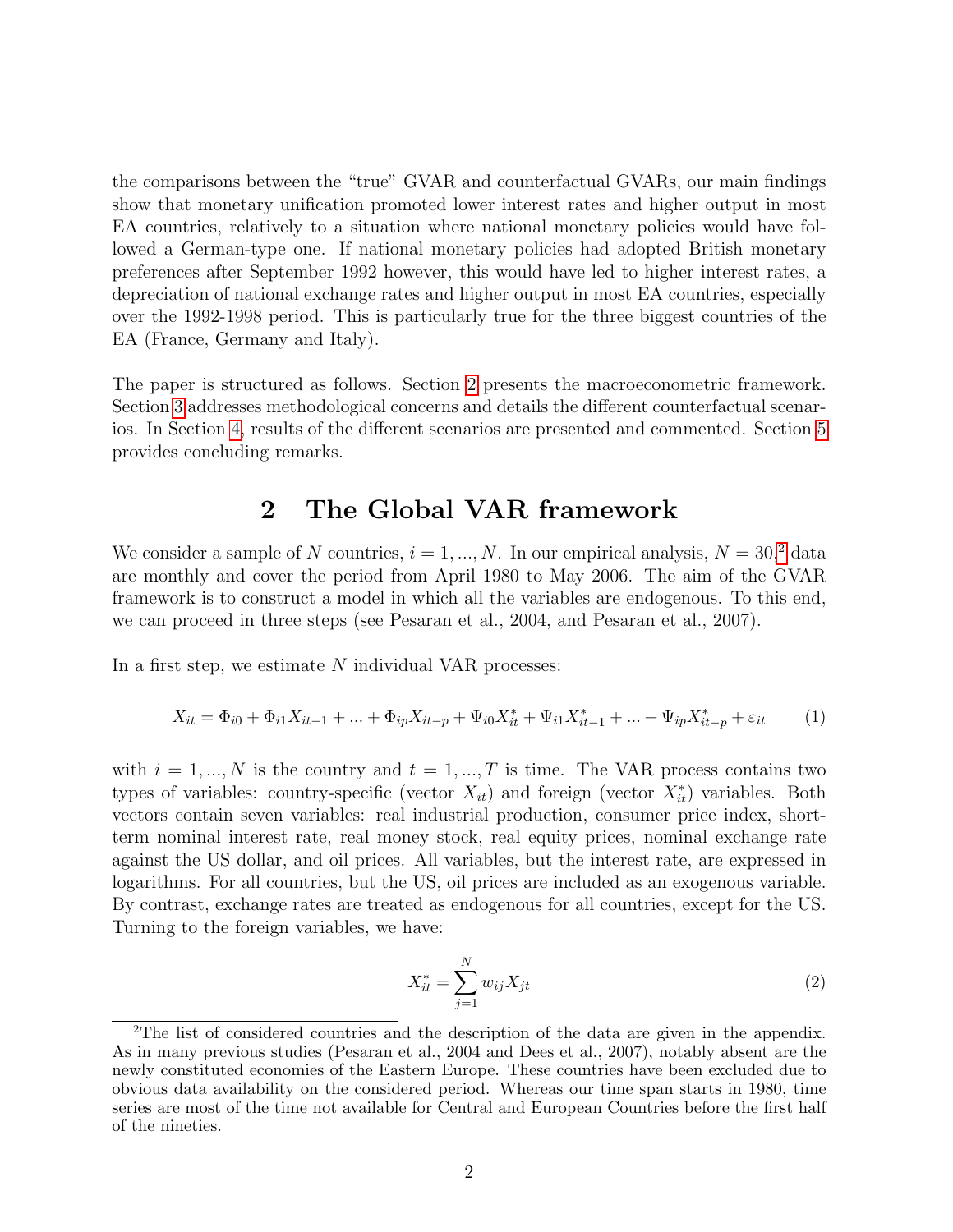where  $w_{ij}$  denotes the share of country j in the trade of country  $i, i \neq j$ . Note that  $w_{ii} = 0$ and that the sum of the weights is equal to 1, that is  $\sum_j w_{ij} = 1$ . The weights rely on the geographic distribution of imports and exports of goods and services in 2004 and are taken from the CEPII-BACI database. We thus consider constant weights, an assumption which deserves some comments, especially in the case of our counterfactual analysis. Since the commonly expected benefit of adopting a single currency is increased trade, various studies have investigated the question of how the euro was boosting trade since the pioneering study by Rose (2000).<sup>3</sup> The current consensus is that the positive impact of the euro on trade is lower than that was initially expected with an estimated effect on trade growth that is below 5% (see Fontagné et al., 2009). More precisely, Baldwin et al. (2008) report that after the introduction of the euro, aggregate trade flows between euro-area countries increased by only 2%. On the whole, while the trade-creating effect of the euro within area countries is positive, it is sufficiently limited in size to justify the use of constant weights. An additional argument can be found in Pesaran et al. (2004) who argue that time-varying weights could introduce an undesirable degree of randomness into the analysis and mask the cyclical movements of the regional output being measured. Finally, it should be noted that Dees et al. (2007) addressed this issue by using time-varying weights and find that the results were quite similar to those based on constant weights.

Turning to the other characteristics of the individual VAR processes, note that the US model presents specificities reflecting the impact of the US economy on some worldwide variables like oil prices. In other words, some restrictions are imposed concerning the US variables: only foreign industrial production and CPI are considered as exogenous in the US model.

In a second step, the country-specific and foreign variables are stacked to study the dynamics for all the variables and all the considered countries simultaneously. By denoting  $Z_{it} = (X_{it} X_{it}^*)'$  and defining  $X_t$  as the vector which put together all the endogenous variables of the system, that is  $X_t = \begin{pmatrix} X_{1t} & X_{2t} & \dots & X_{Nt} \end{pmatrix}$ , we can write:

$$
Z_{it} = W_i X_t \tag{3}
$$

where  $W_i$  denotes the trade matrix for country i.

In the third step, we derive the expression of the GVAR in which all the variables are endogenous:

$$
X_t = G_0 + G_1 X_{t-1} + \dots + G_p X_{t-p} + u_t \tag{4}
$$

<sup>&</sup>lt;sup>3</sup>See Baldwin et al. (2008), Fontagné et al. (2009), Ottaviano et al. (2009), and the references therein.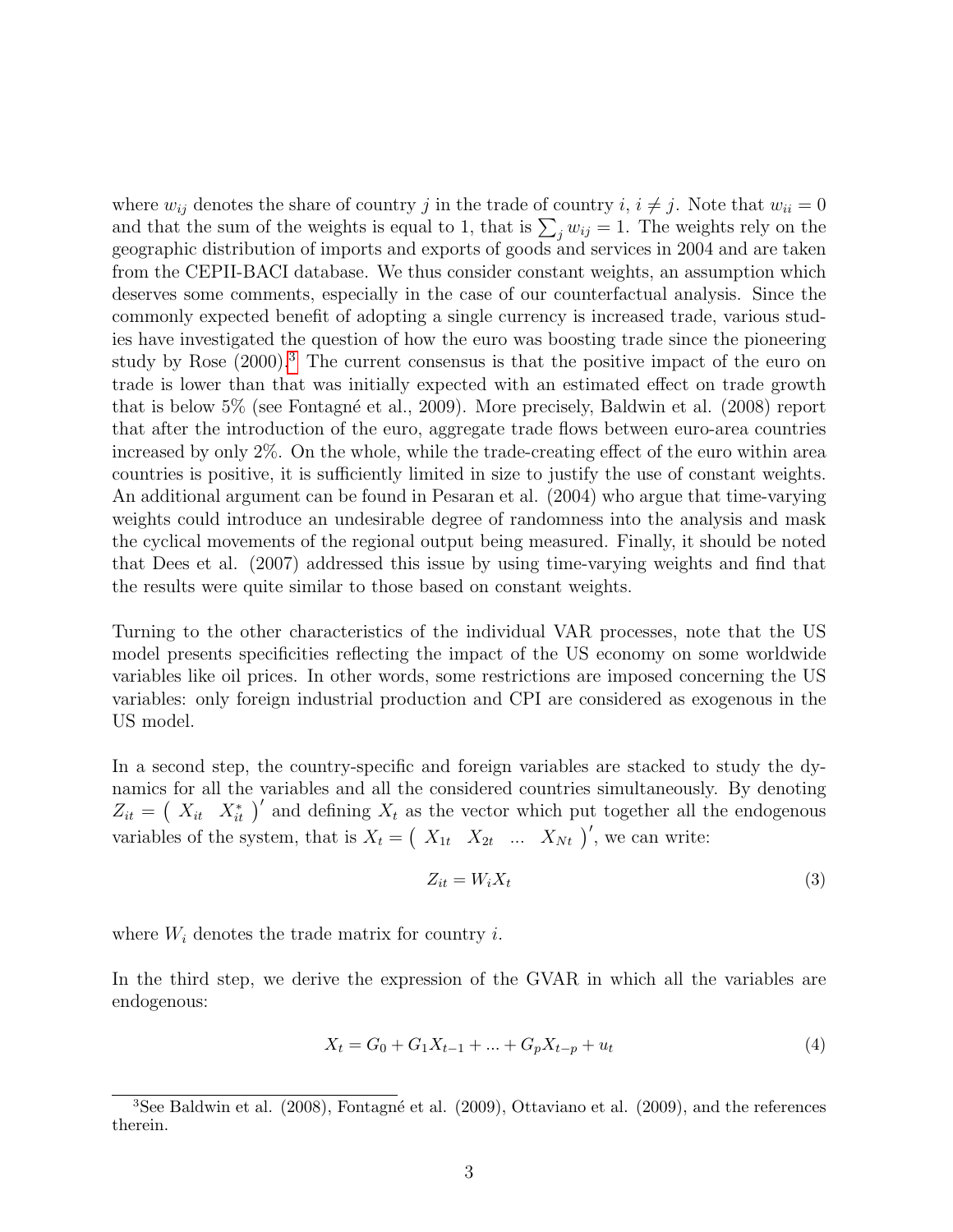with  $G_0$  and  $G_j$ ,  $j = 1, ..., p$ , are matrix of coefficients that notably depend on the trade matrix and  $u_t$  is the error term matrix.

### 3 Counterfactual scenarios: Methodological options

Our purpose is to simulate two scenarios of non-participation to the euro. Formally, this will be done by (i) estimating the GVAR on a subperiod preceding the European Exchange Rate Mechanism (ERM) crisis and (ii) imposing restrictions to the interest and exchange rate equations of the GVAR. Afterwards, the difference between the forecast produced by the unrestricted GVAR and this restricted forecast will be analyzed. Following Pesaran et al. (2007), we do not compare the outcomes produced by the alternative scenario to the actual data. If we consider the latter as restricted forecasts, it may be difficult to perform clear comparisons, since it will not be possible to distinguish between the effects of forecasts errors and the effects of the restrictions imposed. Here, we avoid the problem by studying the difference between the unrestricted and restricted forecasts.4

Turning to the scenarios themselves, they aim at providing answers to two questions: can we outline differences between the single currency world and various counterfactual ones where countries keep their own currencies? And more generally, would European countries have benefitted from less conservative monetary policies in the nineties, as argued by many academics (see in particular De Grauwe, 1995)? Of course, we cannot know exactly what would have happened if the project of a single currency had been cancelled. But we can definitely imagine a few credible paths. We consider therefore two different counterfactuals, which are polar cases with the same basis. They both postulate that the European Exchange Rate Mechanism does not survive the September 1992 crisis, and that all euro area members come back to floating exchange rates. Therefore, we reestimate the GVAR over the 1980:04-1992:09 period and proceed as follows. In the first scenario, all EA members decide to adopt German monetary preferences. This is modelled by imposing German coefficients for interest and exchange rates behaviors, that is, by constraining coefficients

<sup>4</sup>Of course, the use of a pure autoregressive specification can be challenged by the Lucas critique. Structural Dynamic Stochastic General Equilibrium (DSGE) models incorporate rational expectations allowing them to be theoretically robust the critique. Without questioning its theoretical logic, a number of studies showed however that the Lucas critique had empirical limited implications (see in particular Estrella and Fuhrer, 1999, or Levieuge and Penot, 2008). Others emphasized that forward-looking models often suffer from serious drawbacks regarding macroeconomic shocks identification, since they fail to consider the inertial behaviors of agents and then sluggishness of data (see Fuhrer, 1997; Estrella and Fuhrer, 2002). In our context, a VAR approach may seem more appropriate since it imposes only minimal structural requirements, allowing to "let the data speak". Besides, Pesaran *et al.*  $(2007)$  emphasize that DSGE have VARs with restrictions on the coefficients as reduced forms. But the building of such a "global DSGE", with a GVAR as reduced form, is clearly beyond the scope of our paper. This also raises crucial identification issues. Indeed, simulation exercises usually draw on hypotheses regarding the equations of the structural model, supporting in turn the restrictions on the reduced-form equation.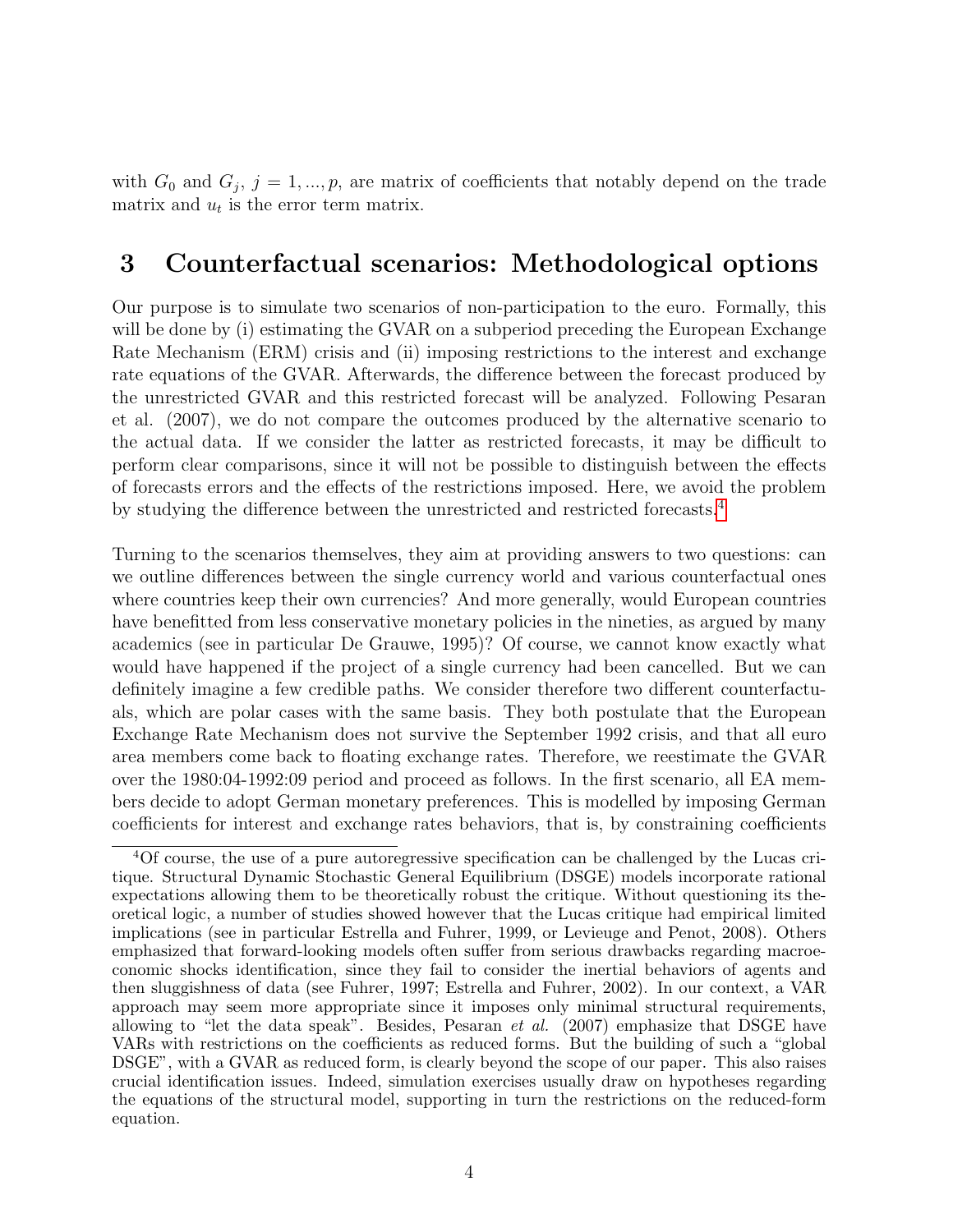of all EA members interest and exchange-rate equations to be equal to the German ones. This scenario has two major interests. First, Germany was the only country to have an autonomous monetary policy since it was the EMS leading country. Second, over all the considered period, it seems that the German monetary policymaker followed a forwardlooking variant of the Taylor (1993) rule (1.3 on inflation gap, 0.25 on output gap, see Clarida, Gali and Gertler, 1998).

In the second scenario, EA countries decide to adopt British monetary preferences, the UK being a genuine floater. We proceed the same way we did for the German case, by constraining coefficients of all EA members interest and exchange-rate equations to be equal to the British ones. This scenario may appear as a textbook experiment. However, it constitutes a relevant benchmark since many observers and academics considered that UK monetary policy was much more suitable regarding both output growth and stabilization than the European / German-lead ones (see, among others, Coquet and Le Bihan, 1997).

### 4 Results

Figures A1 and A2 in Appendix present the results of the empirical study for each EA member. Figures A1 report, over each relevant subperiod, the mean (interest rates) and the variation (output, prices and exchange rates) coming from the real data and the ones produced by the original GVAR. By solving the original GVAR, we have an overview of its ability for reproducing the real data. The comparison of the data for each country emphasizes that the GVAR reproduces fairly well the original data. Figures A2 report, for each simulation exercise, the gap between the forecasts produced by the unrestricted GVAR and the ones deduced from the counterfactual GVAR.<sup>5</sup> A negative (resp. positive) gap means that the considered variable is lower (resp. higher) in the genuine GVAR. For the exchange rates, a negative sign implies that the exchange rate depreciates relatively to the unrestricted (genuine) GVAR. Conversely, a positive sign means that the exchange rate appreciates relatively to the path predicted by the genuine GVAR. Finally, we distinguish subperiods before and after 1999 (corresponding to the launch of scriptural euro), in order to check the possibility of new trends or dynamics induced by the single currency regime.

#### 4.1 Scenario 1: German scenario

The results of this first counterfactual are remarkably consistent. Regarding interest rates, the gaps are almost systematically negative, indicating that interest rates would have tended to be higher under German monetary preferences. Interestingly, this is especially true for the 1999-2005 subperiod, where gaps are significant for all countries but France and Greece. The levels of these gaps (ranking from -2.51 to -11.37%) are also quite substantial: under this counterfactual regime, many EA members would have seen their interest rates

<sup>5</sup>Detailed tables of the results, including t-statistics to judge the significance of the gaps, may be downloaded at: [http://economix.u-paris10.fr/fr/membres/?id=302.](http://economix.u-paris10.fr/fr/membres/?id=302)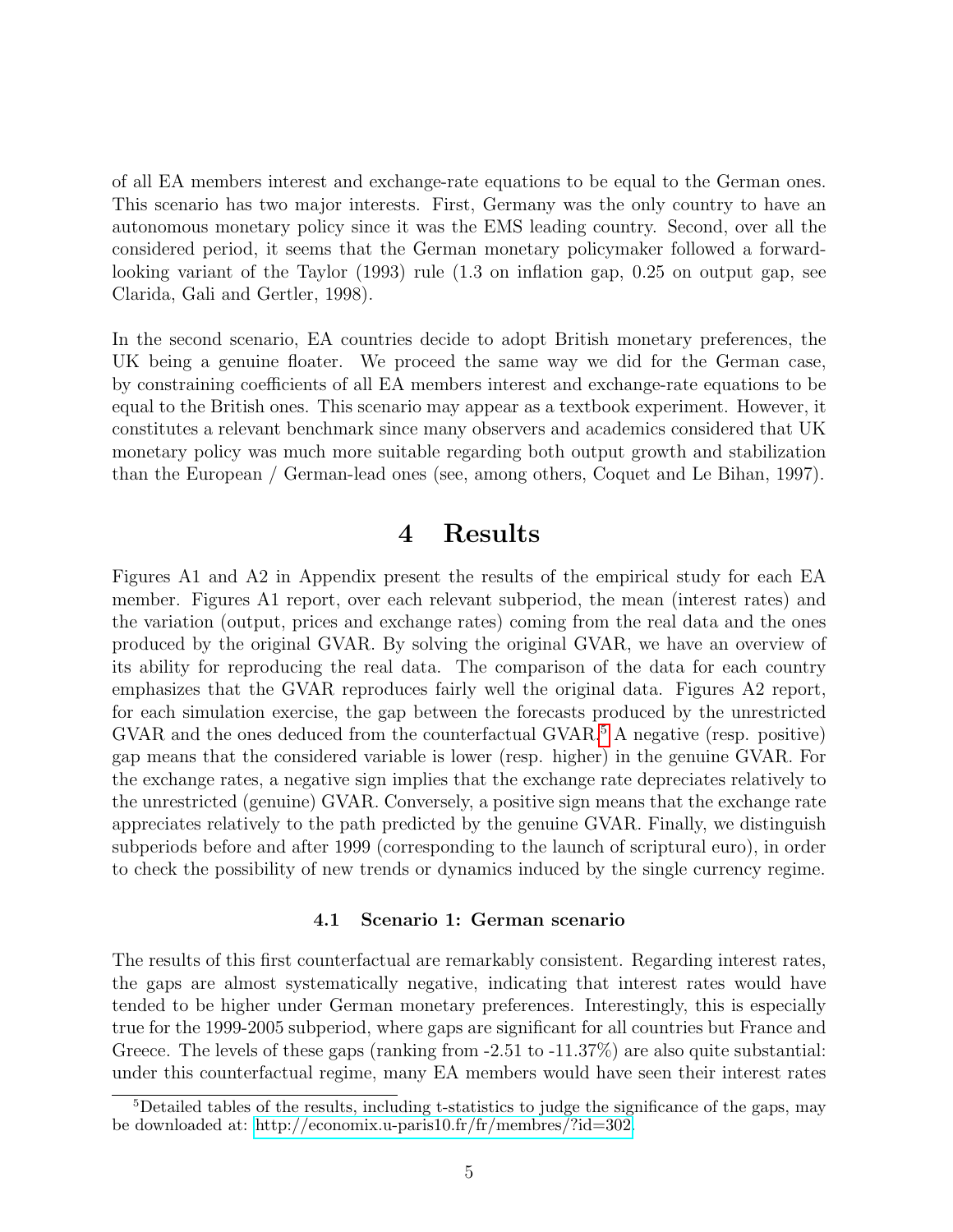stuck to their mid-1990s values. Logically, our simulations show that national exchange rates vs. the dollar would have appreciated significantly more under the German scenario, before and after 1999. It is also worth noting that this over-appreciation (relatively to the genuine GVAR, under the single currency regime) tends to accelerate after 1999.

Turning to output, the different profiles are once again very homogenous. Consistently with previous results, output tends to be higher under the single currency regime (that is, lower under Scenario 1) for many countries, but not for all over both subperiods. Interesting exceptions are Belgium (but with weak significance), France, Germany and Portugal. For these four countries, output is significantly lower in the genuine GVAR than under the German scenario before 1999. One might see here the consequences of restrictive policymix set up to fulfill the convergence criteria of the Maastricht Treaty. Conversely, output is significantly higher after 1999 under the single currency regime for Belgium, Finland, Germany, Ireland, Luxembourg, Netherlands, Portugal and Spain, with gaps ranking from 5.67% to 41.59%. For all other countries but Greece (the only one to exhibit a significant negative gap), gaps are not significant. Once again, a plausible explanation of these higher outputs may be the much more expansionary monetary conditions in the unrestricted GVAR (i.e. under the single currency regime).

Concerning price evolutions, the separation around 1999 enlightens interesting differences. Before 1999, countries clearly divide into two groups, one with higher prices in the genuine GVAR (Belgium, Greece, Italy, Luxembourg, Netherlands) and one with lower prices (Finland, France). The situation with higher prices is the most intuitive since monetary policy is relatively more expansionary in the unrestricted GVAR than in the counterfactual. For the remaining countries (Austria, Germany, Ireland, Portugal and Spain), the difference is not significant. After 1999, the distribution is quite different: half of the EA members display lower prices (Belgium, Finland, France, Greece, Italy, Luxembourg) while Austrian, German, Irish and Dutch gaps are insignificant. What is remarkable, however, is that the magnitude of these gaps is very small, even when they are significant: they rank from -0.38% to -3.06%, over a seven years period. With the exception of Portugal and Spain which exhibit significantly higher prices under the single currency regime, this means that price dynamics are not fundamentally different between Scenario 1 and monetary unification as embodied by the unrestricted GVAR. This should not be a surprise, since Scenario 1 is based on German monetary preferences, the latter being quite close to the ones of the European Central Bank in terms of price stability.

To sum it up, the German counterfactual features mainly higher interest rates and appreciating exchange rates, relatively to the GVAR with single currency. Output tends to be consistently higher under the single currency regime for most countries, while prices do not display very high differences between the two regimes.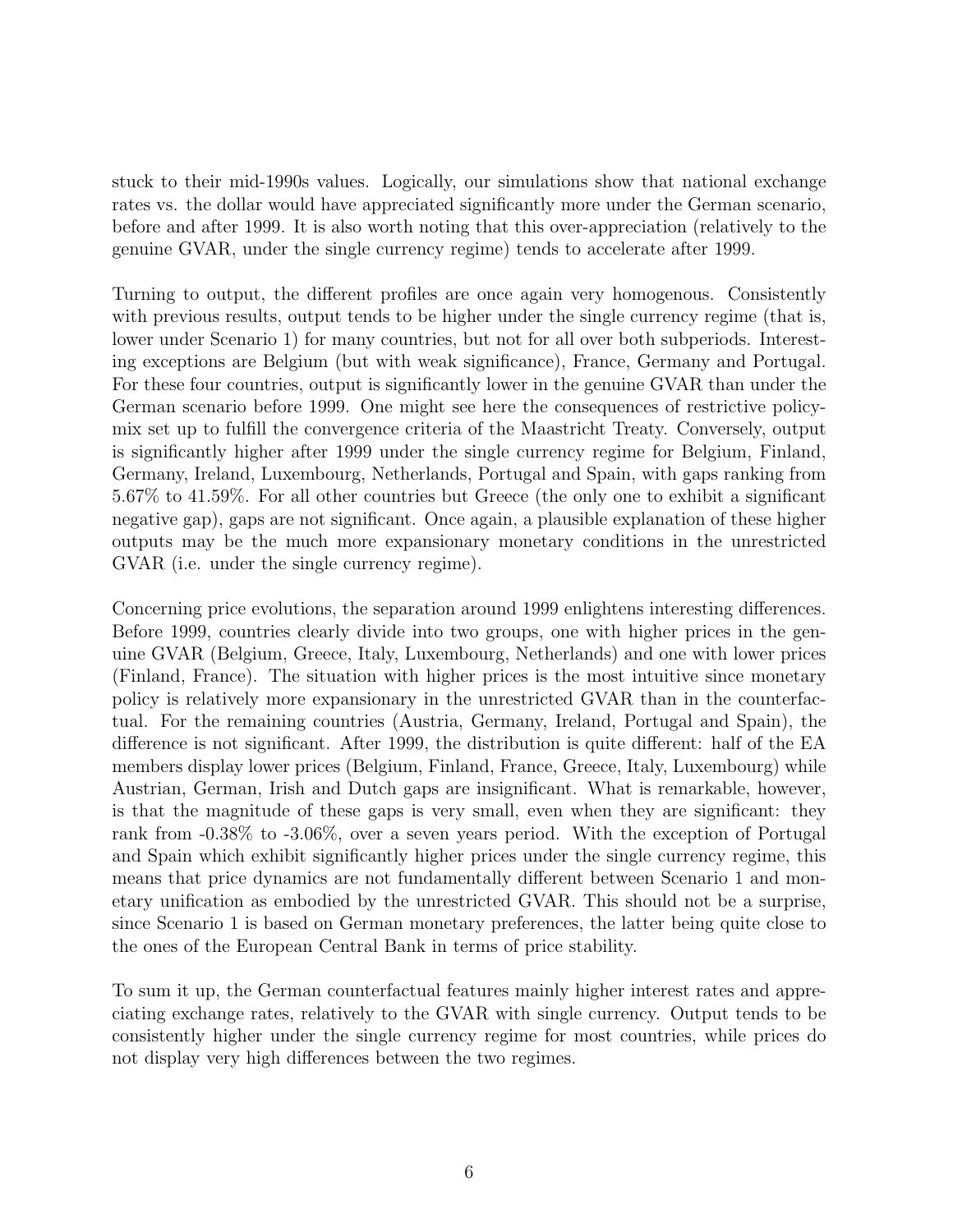#### 4.2 Scenario 2: British scenario

Once again, the results of this second counterfactual are quite consistent. Regarding interest rates, gaps tend to be negative before 1999 for a huge number of countries, indicating that interest rates would be once again lower under the single currency regime than under a "British style" monetary policy. Before 1999, interest rates are higher with British monetary preferences for Austria, Belgium, France, Germany, Greece, Luxembourg, Netherlands, and Portugal. Gaps are insignificant for Finland, Ireland, Italy and Spain, while no country displays higher interest rates in the unrestricted GVAR. After 1999, the picture changes, since gaps are insignificantly different from zero for the three biggest EA countries (France, Germany and Italy) and the three countries of the former Deutsche Mark zone (Austria, Belgium, and Netherlands). Gaps are positive for four small countries (Finland, Ireland and Luxembourg), and negative for Greece and Portugal. Overall, these results strongly support the idea that national monetary policies with British preferences would have been more restrictive until 1999, possibly reflecting an increase of risk premia on currencies often prone to exchange rate crisis and sharp devaluations. After 1999, however, a British style monetary policy would not have been different from ECB's one, at least for the six countries forming the historical and economic core of EA and accounting for more than 90% of its GDP.

Exchange rates display evolutions consistent with interest rates behavior. Indeed, gaps are significantly negative in almost all cases, whatever the considered subperiod, indicating that national exchange rates would have depreciated quite strongly against the dollar under Scenario 2, instead of the appreciation observed in the "real GVAR". Only Greece displays a stronger appreciation in the British counterfactual relatively to the unrestricted GVAR, over the 1992-1998 subperiod. For all other countries, the behavior of the exchange rate can easily be explained by the lack of credibility of national monetary policies in a context of monetary uncertainty, characterized by quite substantial risk premia on interest rates (cf. supra). In other terms, the monetary instability of the beginning of the nineties would have lasted under Scenario 2, bringing strong depreciation dynamics. On the theoretical ground, this would fairly well fit the uncovered interest rate parity theory, which associates higher interest rates with expectations of depreciation for the exchange rate.

Turning to output, the distinction between the two subperiods reveals interesting differences. Before 1999, output is lower under the single currency regime than in the British counterfactual for Belgium, France, Germany, Italy, Ireland, Luxembourg, Netherlands, Portugal, and Spain. Only Finland displays a higher output in the unrestricted GVAR, while the remaining two (Austria, Greece) do not exhibit any significant difference. In other words, a huge majority of countries would have substantially benefited, in terms of output, from depreciated exchange rates, at least before 1999. This is especially true for the three biggest EA members, with gaps reaching -7.84% (France), -11.52% (Germany), and -7.11% (Italy). After 1999, the picture changes significantly. Indeed, three groups of countries emerge, not very different in size. The first group, made of Austria, France, Ire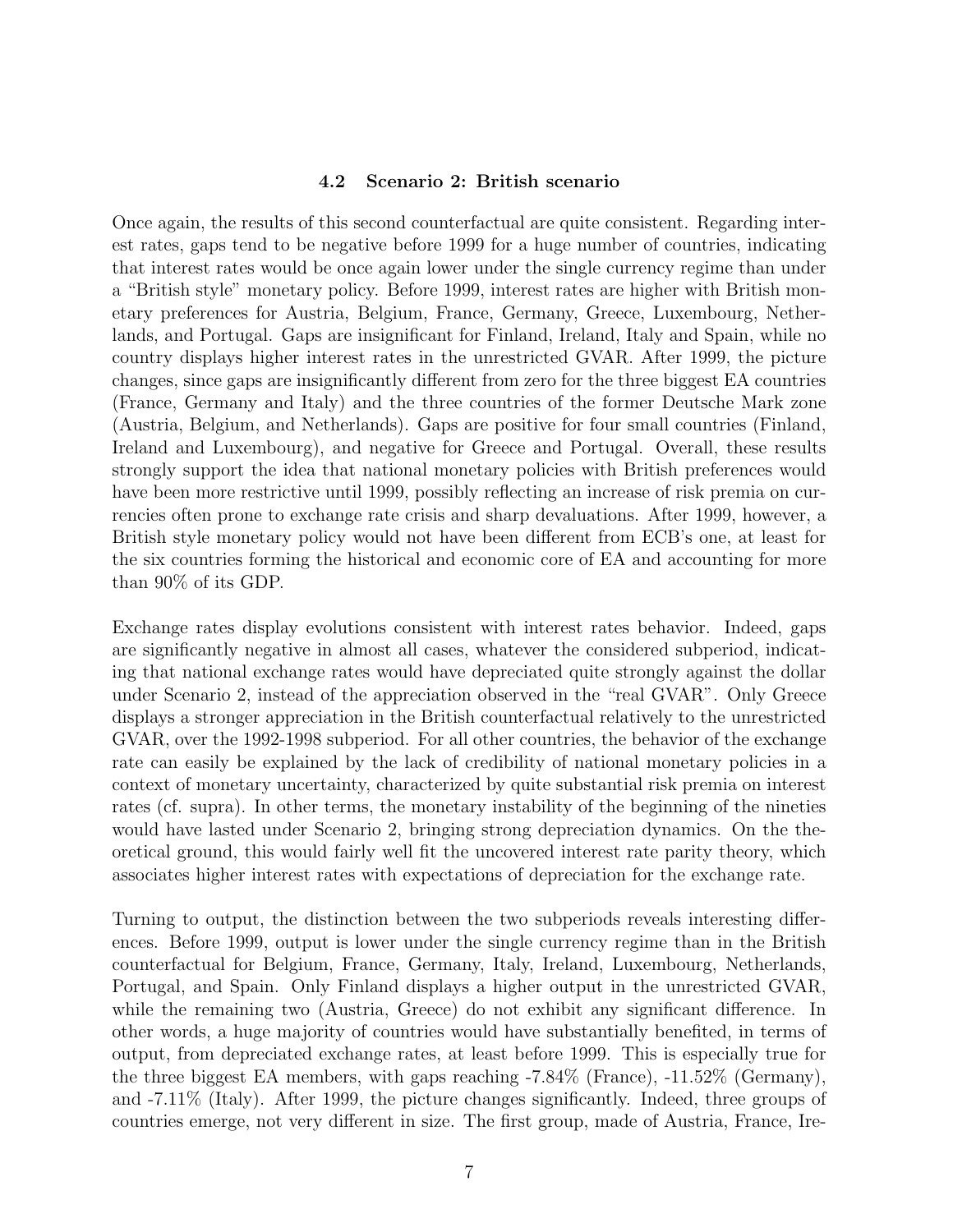land and Luxembourg, displays a lower output under the single currency regime, with gaps ranking from -5.20% to -35.80%. In these countries, a weaker currency may still explain this higher output in the British counterfactual. Conversely, the unrestricted GVAR predicts a higher output relatively to the British counterfactual for Belgium (15.27%), Finland  $(3.15\%)$  and Greece  $(1.93\%)$ . For the two latter, it is worth noting that these gaps are quite small for a seven years period. For Belgium, this may mean that the country benefited more from monetary integration than what an autonomous monetary policy could have brought. Eventually, Germany, Italy, Netherlands, Portugal and Spain do not display any significant difference between the two monetary regimes.

Concerning price evolutions, one can again observe differences between subperiods. Before 1999, prices are higher in the "true" GVAR for all countries but Spain, where no significant difference emerge. After 1999, prices are higher under the single currency regime in Austria, Finland, France, Italy, Portugal and Spain; they are lower in Belgium and Germany, while Greece, Ireland, Luxembourg and Netherlands do not display any significant gap. Like in the German counterfactual however, it is striking to see that the magnitude of these gaps is very small, even when they are significant: except Greece (over the 1992-1998 period), the difference rarely exceeds 3.2% over seven years. This relative stability of price dynamics across the different monetary regimes is another interesting outcome of our simulations.

To sum it up, the British counterfactual features mainly higher interest rates and depreciating exchange rates, relatively to the GVAR with single currency. Output tends to be consistently lower under the single currency regime (higher under British monetary preferences) for many countries, especially over the 1992-1998 period, mimicking therefore the evolutions of British key macro variables during the nineties. Finally, prices do not display very high differences between the two regimes.

### 5 Conclusion

The purpose of this paper consisted in providing quantitative estimations of the macroeconomic impact of monetary integration for the euro area countries. To do so, we used a GVAR model in order to test two scenarios related to the absence of single currency. These scenarios examined polar cases, where national EA monetary policies would have adopted German preferences on the one hand, and British preferences on the other hand.

Our analyze emphasizes several major outcomes. It seems that monetary unification promoted lower interest rates and higher output in most EA countries, relatively to a situation where national monetary policies would have followed a German-type one. If national monetary policies had adopted British monetary preferences after September 1992 however, this would have led to higher interest rates, huge depreciations of national exchange rates against the dollar and higher output in most EA countries, especially over the 1992-1998 period. This is particularly true for the three biggest countries of the EA (France, Germany and Italy). Interestingly, our simulations emphasize that the single currency regime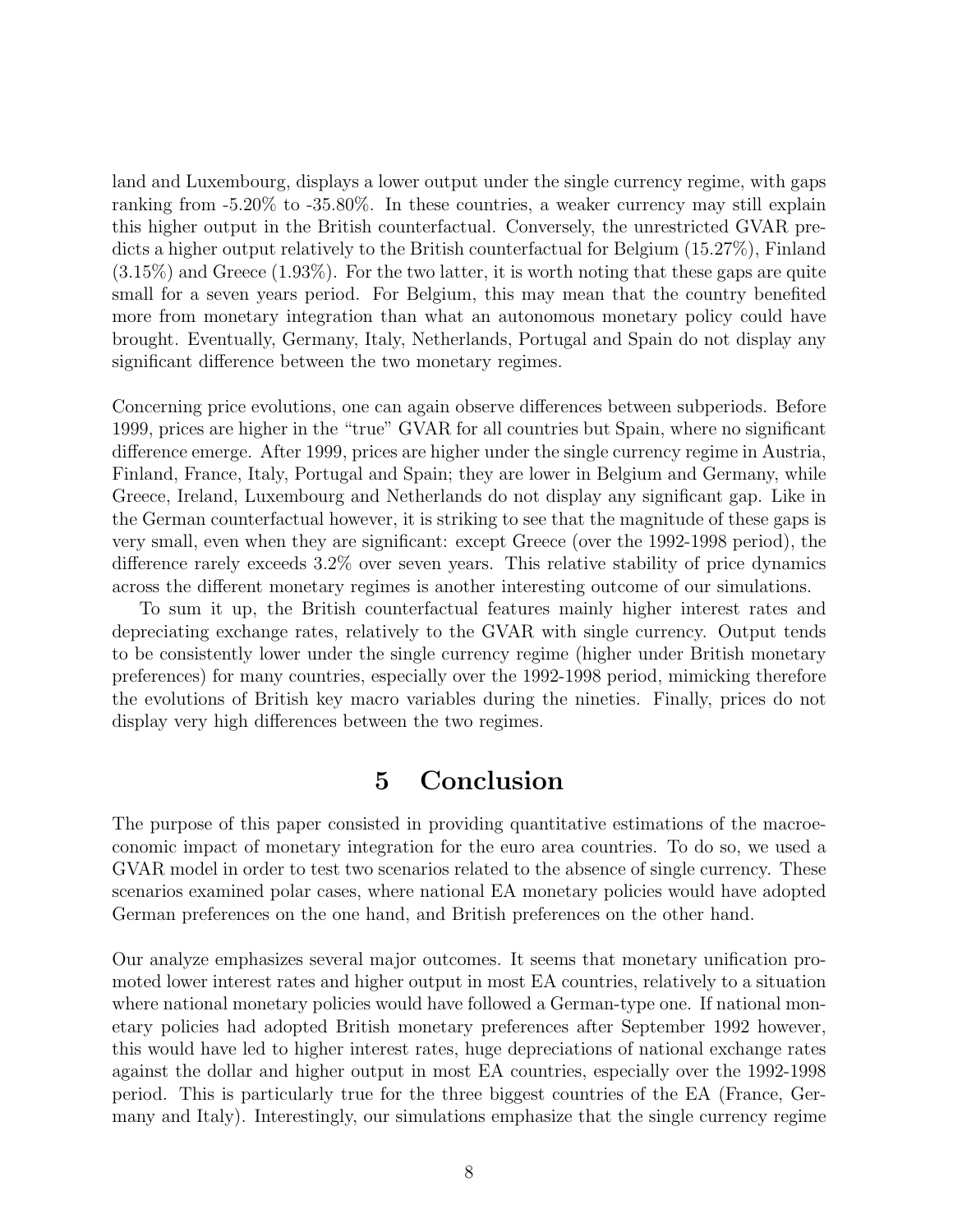probably did not have a massive impact on price developments, comparatively to credible alternative monetary policy regimes.

### References

- [1] Baldwin, R., DiNino, V., Fontagn´e, L., De Santis, R.A., Taglioni, D., (2008), "Study on the Impact of the Euro on Trade and Foreign Direct Investment", Economic Papers 321, European Commission, Directorate-General for Economic and Financial Affairs.
- [2] Carlstrom, C., Fuerst, T., (2006), "Oil Prices, Monetary Policy, and Counterfactual Experiments", Journal of Money, Credit, and Banking 38(7): 1945-58.
- [3] Cavoli, T., Rajan, R., (2006), "Monetary Policy Rules for Small and Open Developing Economies: A Counterfactual Policy Analysis", Journal of Economic Development, 31(1): 89-111.
- [4] Clarida, R., Gal´ı, J., Gertler, M. (1998), "Monetary Policy Rules in Practice: Some International Evidence", European Economic Review 42(6): 1033-1067.
- [5] Coquet, B., Le Bihan, H. (1997), "Réussir sa sortie : une analyse des dépréciations de 1992 en Italie et au Royaume Uni", Revue de l'OFCE 60: 39-77.
- [6] Cukierman, A., Lippi, F. (2001) "Labour Markets and Monetary Union: a Strategic Analysis", Economic Journal 111(473): 541-566.
- [7] Dees, S., di Mauro, F. Pesaran, H.M., Smith, L.V. (2007), "Exploring the International Linkages of the Euro Area: A Global VAR Analysis", Journal of Applied Econometrics 22 (1): 1-38.
- [8] De Grauwe, P., (1995), "Alternative Strategies Towards Monetary Union", European Economic Review 39 (3-4): 483-491.
- [9] Eichengreen, B. (1991), "Is Europe an Optimum Currency Area?", In: Borger, Silvo, Grubel, Berber (Eds.), The European Community after 1992: Perspectives From the Outside. Basingstoke/MacMillan.
- [10] Estrella, A., Fuhrer, J. (1999), "Are Deep Parameters Stable? The Lucas Critique as an Empirical Hypothesis", Federal Reserve Bank of Boston, Working Paper 98-5.
- [11] Estrella, A., Fuhrer, J. (2002), "Dynamic Inconsistencies : Counterfactual Implications of a Class of Rational Expectations Models", American Economic Review 92(4): 101328.
- [12] Fontagn´e, L., Mayer, T., Ottaviano, G.I.P. (2009), "Of Markets, Products and Prices. The Effects of the Euro on European Firms", Bruegel Blueprint Series, Volume VIII.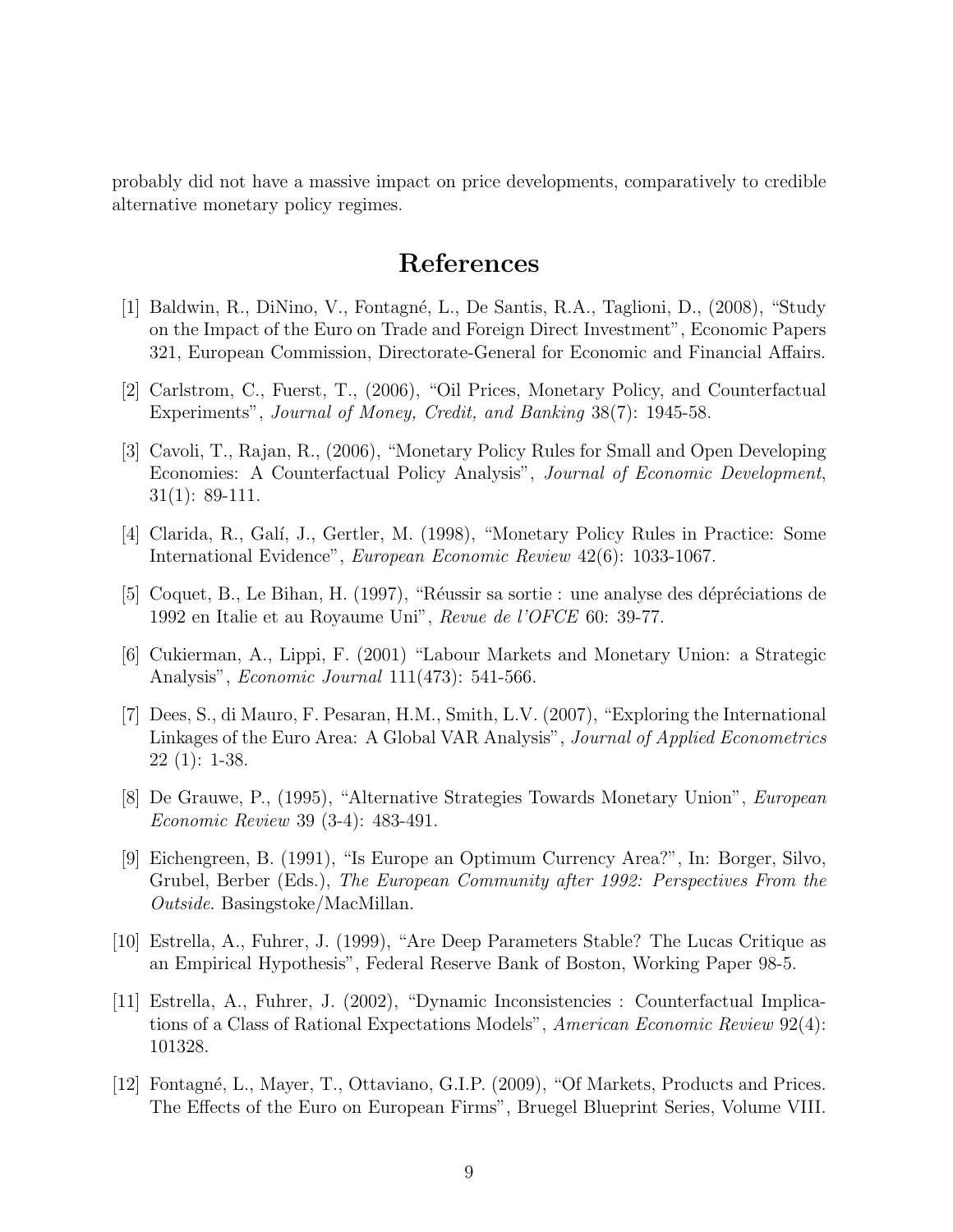- [13] Fuhrer, J. (1997), "The (Un)Importance of Forward-Looking Behavior in Price Setting", Journal of Money, Credit and Banking 29: 338-50.
- [14] Levieuge, G., Penot, A. (2008), "The Fed and the ECB: Why such an apparent difference in reactivity?", University of Lyon 2, Groupe d'Analyse et de Théorie Economique Working Paper 08-04.
- [15] Mc Kinnon, R. (1963), "Optimum Currency Areas", American Economic Review 53(4): 717-725.
- [16] Mundell, R., (1961), "A Theory of Optimum Currency Areas", American Economic *Review* 51(4): 657-665.
- [17] Ottaviano, G., Taglioni, D., Di Mauro, F., (2009), "The Euro and the Competitiveness of European Firms", Economic Policy 57: 5-53.
- [18] Pesaran, M.H., Schuermann, T., Weiner, S.M. (2004), "Modeling Regional Interdependencies Using a Global Error-correcting Macroeconometric Model", Journal of Business and Economic Statistics 22: 129-162.
- [19] Pesaran, M.H., Smith, R., Smith, V. (2007), "What If the UK or Sweden Had Joined the Euro in 1999? An Empirical Evaluation Using a Global VAR", International Journal of Finance and Economics 12: 55-87.
- [20] Rose, A.K., (2000), "One money, one market: the effect of common currencies on trade", Economic Policy 15(30):746.
- [21] Taylor, J., (1993), "Discretion versus Policy Rules in Practice", Carnegie-Rochester Conference Series on Public Policy 39: 195-214.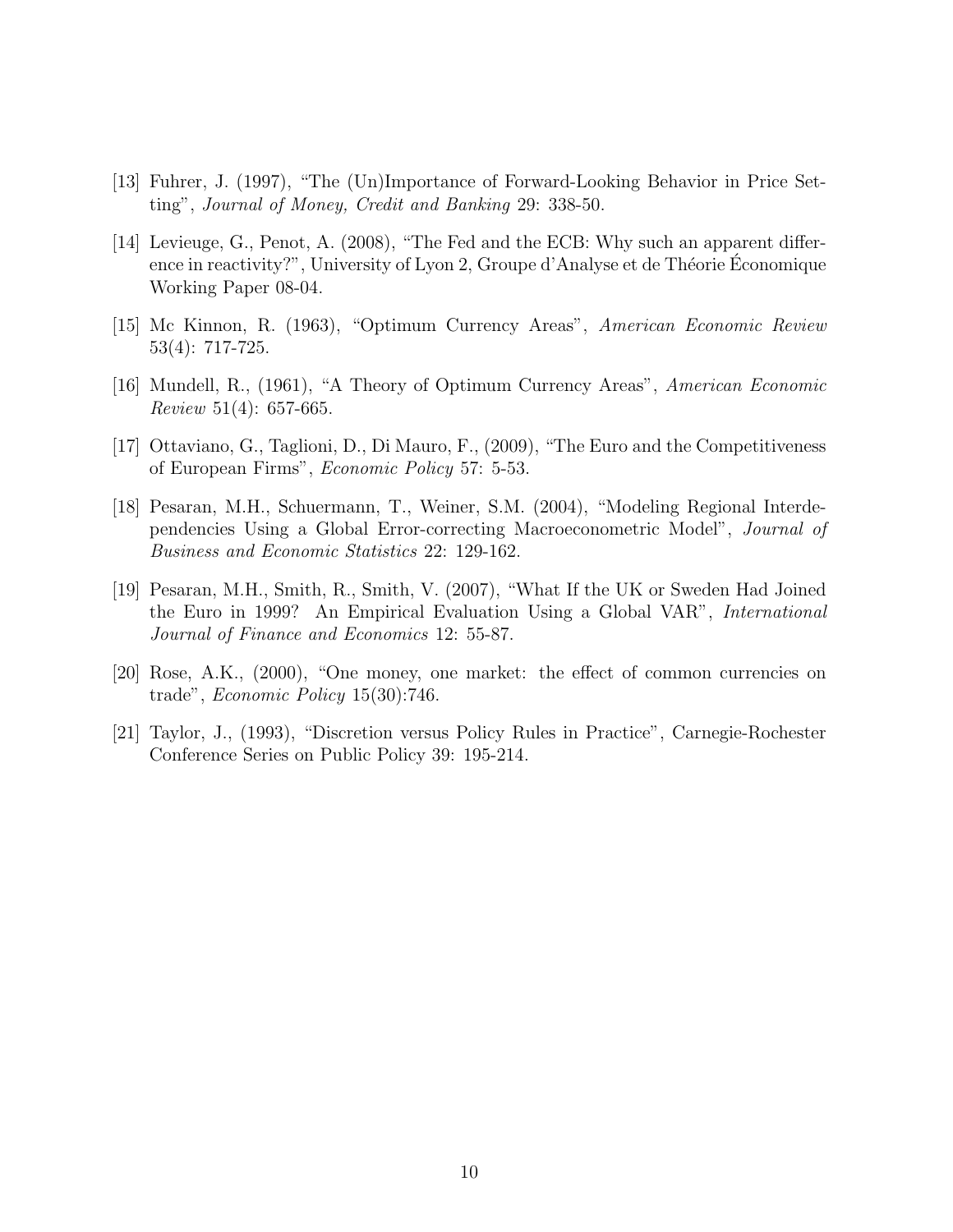# Appendix

| Argentina     | Germany (Ger)     | Norway         |
|---------------|-------------------|----------------|
| Australia     | Greece (Gre)      | New Zealand    |
| Austria (Aut) | India             | Portugal (Prt) |
| Belgium (Bel) | Ireland (Irl)     | South Africa   |
| <b>Brazil</b> | Italy (Ita)       | Spain (Spa)    |
| Canada        | Japan             | Sweden         |
| China         | Korea             | Switzerland    |
| Denmark       | Luxembourg (Lux)  | Turkey         |
| Finland (Fin) | Mexico            | United Kingdom |
| France (Fra)  | Netherlands (Net) | United States  |

We consider a sample of 30 countries. They are listed in the following table.

Data are taken from various sources:

- Bilateral exchange rates against the USD are taken from IFS (International Financial Statistics, IMF), with the exception of the Greek series which is extract from Datastream. Note that exchange rate series are expressed in nominal terms and are considered in logarithms.
- Consumer price indexes (CPI) are generally taken from IFS, except for Australia and New Zealand (Datastream). China is also an exception since CPI data are issued from WDI (World Development Indicators, World Bank). All CPI series are based in 2000.01 such that  $2000.01 = 100$ . They are expressed in logarithms.
- Industrial production series generally come from IFS. Note that, for 7 countries — Argentina, Australia, Brazil, China, Greece, New Zealand and Switzerland the series are taken from Datastream. Industrial production series are expressed in real terms, i.e. they have been deflated by the corresponding CPIs. All industrial production series are based in 2000.01 (i.e.  $2000.01 = 100$ ) and are transformed into logarithms.
- Concerning money, we generally consider the M1 aggregate, with the exception of Brazil, Germany and Sweden for which we use the M3 aggregate. Money series are taken from Datastream for China, France, Ireland, Italy, Luxembourg, Mexico, the Netherlands and Greece. For some series, two sources are used: Austria (Datastream and Osterreichische National Bank), Belgium (Datastream and Eurostat), Denmark (Datastream and IFS), Germany (IFS and Deutsche National Bank), Norway (Datastream and IFS), Portugal (Eurostat and Banco de Portugal), and Spain (Datastream and Eurostat). For the other countries, series are extracted from IFS. Money series are expressed in logarithmic real terms (deflated by corresponding CPIs) and converted in USD.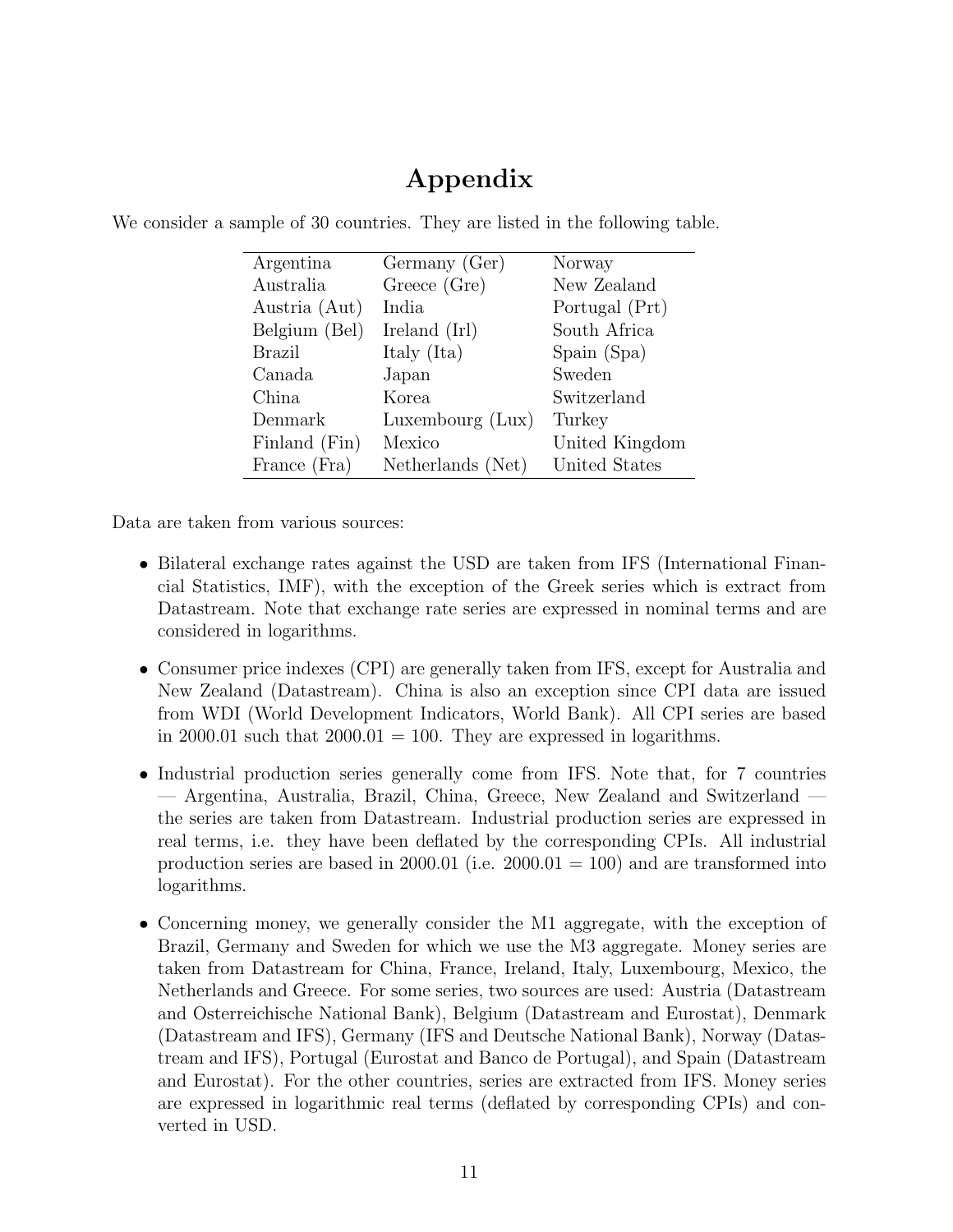- Interest rate series are generally taken from IFS. For three countries, Denmark, Luxembourg and Portugal, data are issued from Eurostat. For India and New Zealand, the data are given by the Reserve Bank, and by the Central Bank for Norway. The considered series are short term nominal interest rates (call money rate, one month or three month rates, depending upon the considered country and data availability).
- Concerning share prices, series are mainly taken from IFS. We use data from Datastream for Denmark, France, Sweden. For Austria, Luxembourg, Norway and Portugal, data are taken from IFS and Eurostat. Finally, for UK, we use Eurostat database. All series are expressed in real terms (i.e. deflated by corresponding CPIs) and in logarithmic terms. They are based in 2000.01 such that  $2000.01 = 100$ .

Finally, due to data availability or to the presence of outliers, some series are not considered in our sample. This is the case for interest rate series for Argentina, Brazil, Mexico and Turkey; money series for Finland, Greece, Ireland and Luxembourg; share price series for Argentina, China, Greece, Portugal, Switzerland and Turkey.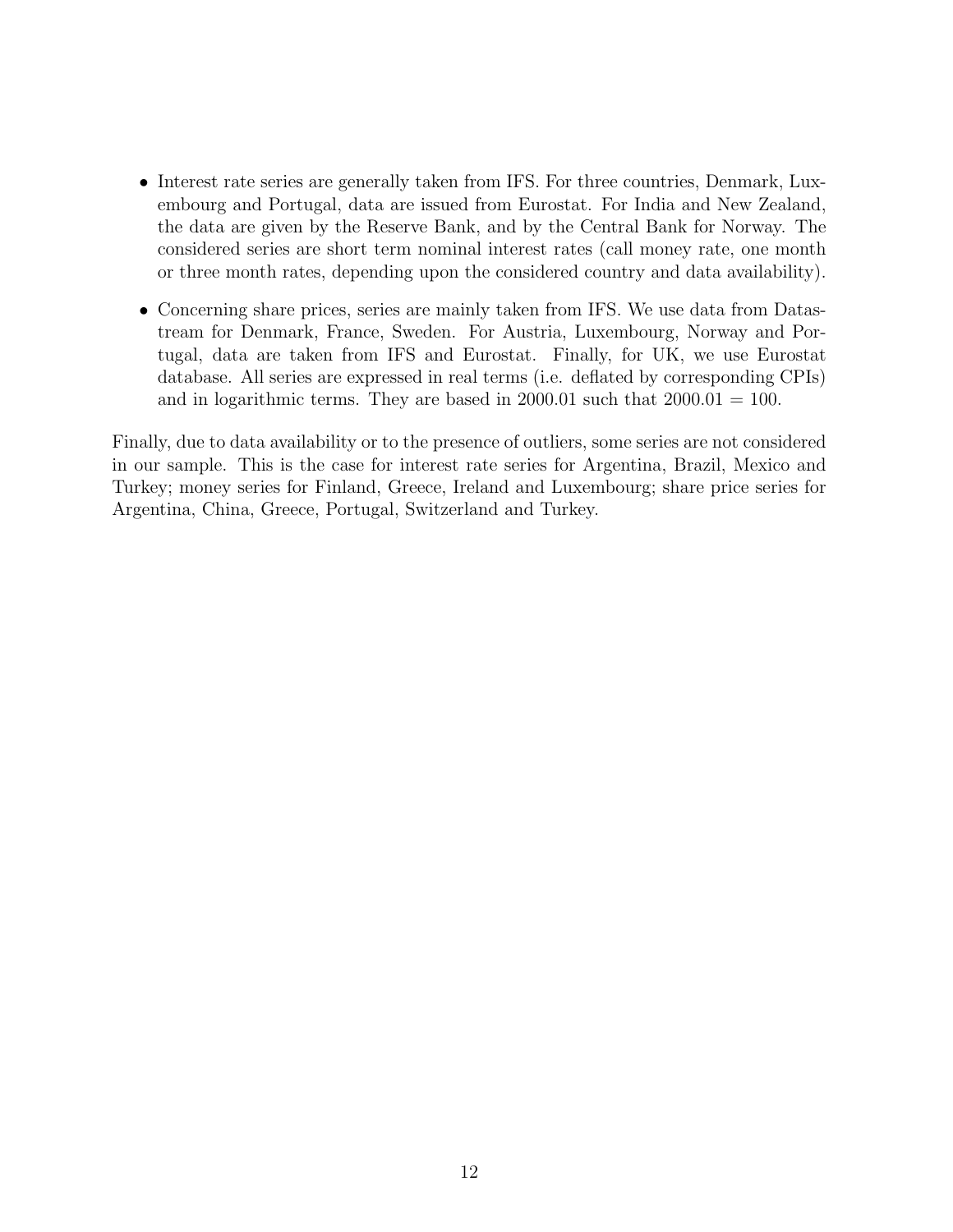

Figures A1. Comparison between real data and unrestricted (original) GVAR.